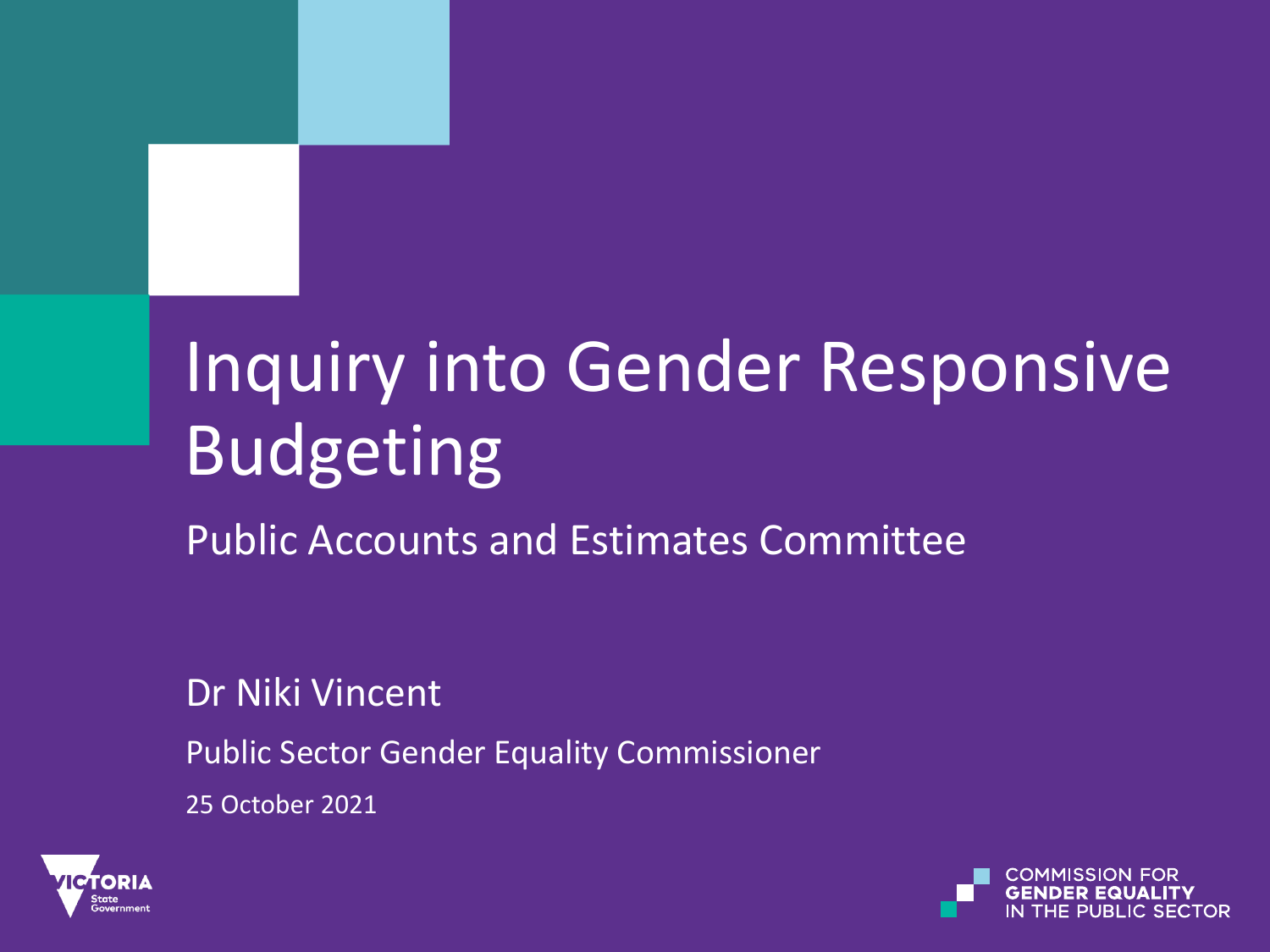### Summary of obligations





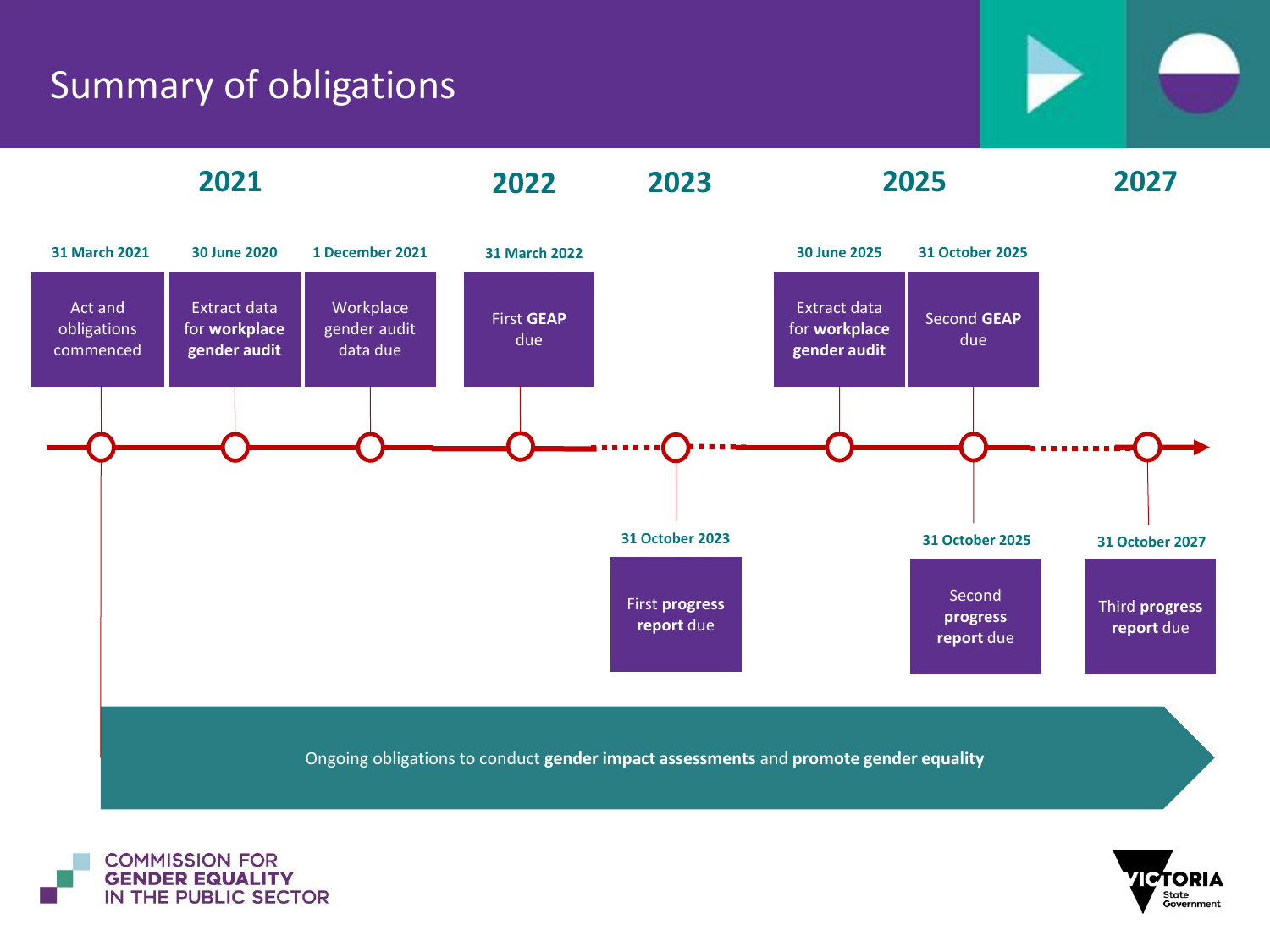## Gender impact assessments

The Commission has created a best practice toolkit to guide departments through the process



#### **Gender impact** assessment toolkit

Undertaking a gender impact assessment is a four step process:

- 1. Define the issue and challenge assumptions
	- Consider how gender shapes the issue
- 2. Understand the context
	- Collective evidence to understand how gender shapes the context
- 3. Options analysis
	- Develop options and weigh up the gendered impact
- 4. Make recommendation
	- Final recommendation based on the evidence collected and analysis conducted



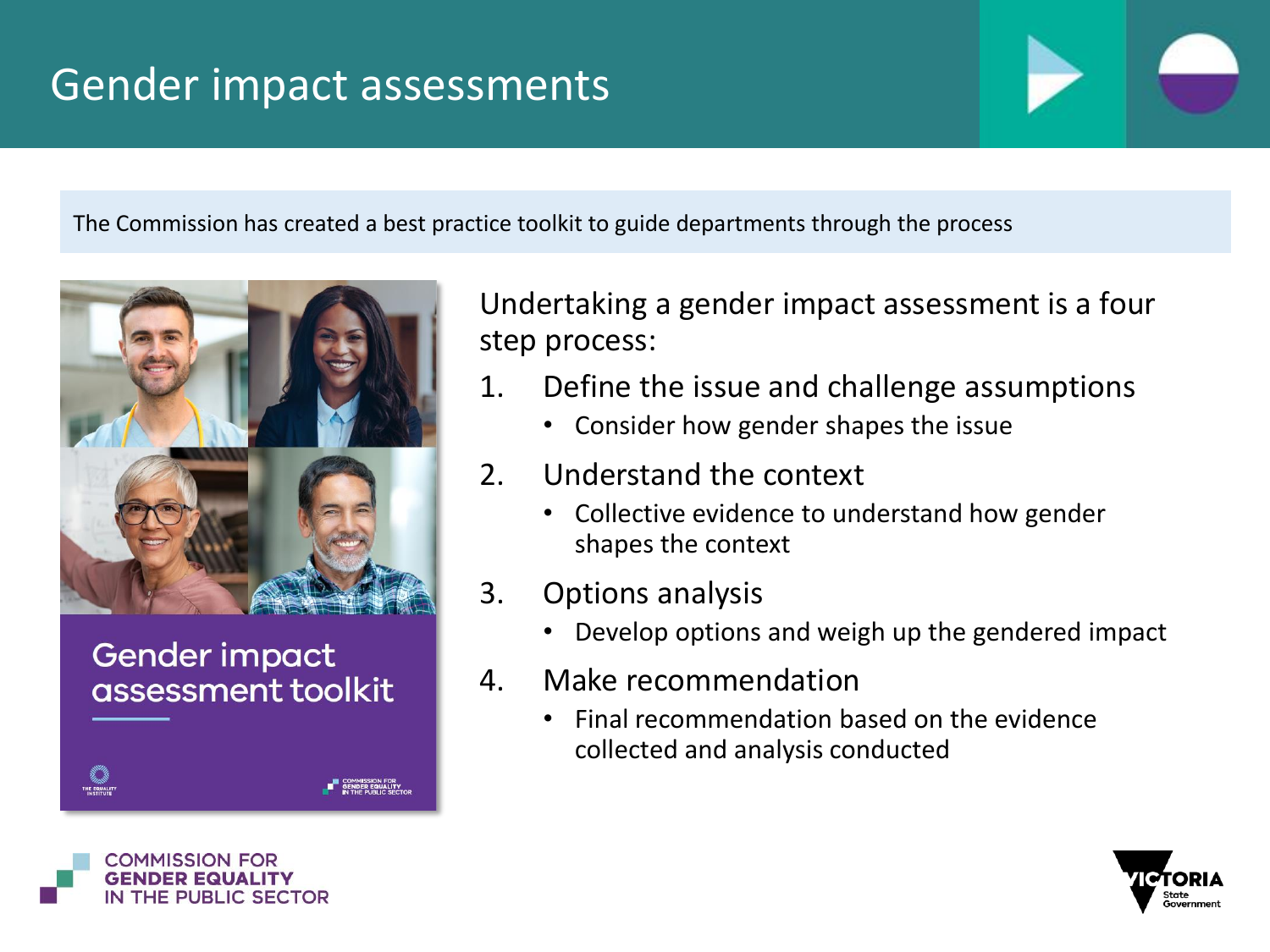Gender impact assessments should occur at **all stages** of the cycle.



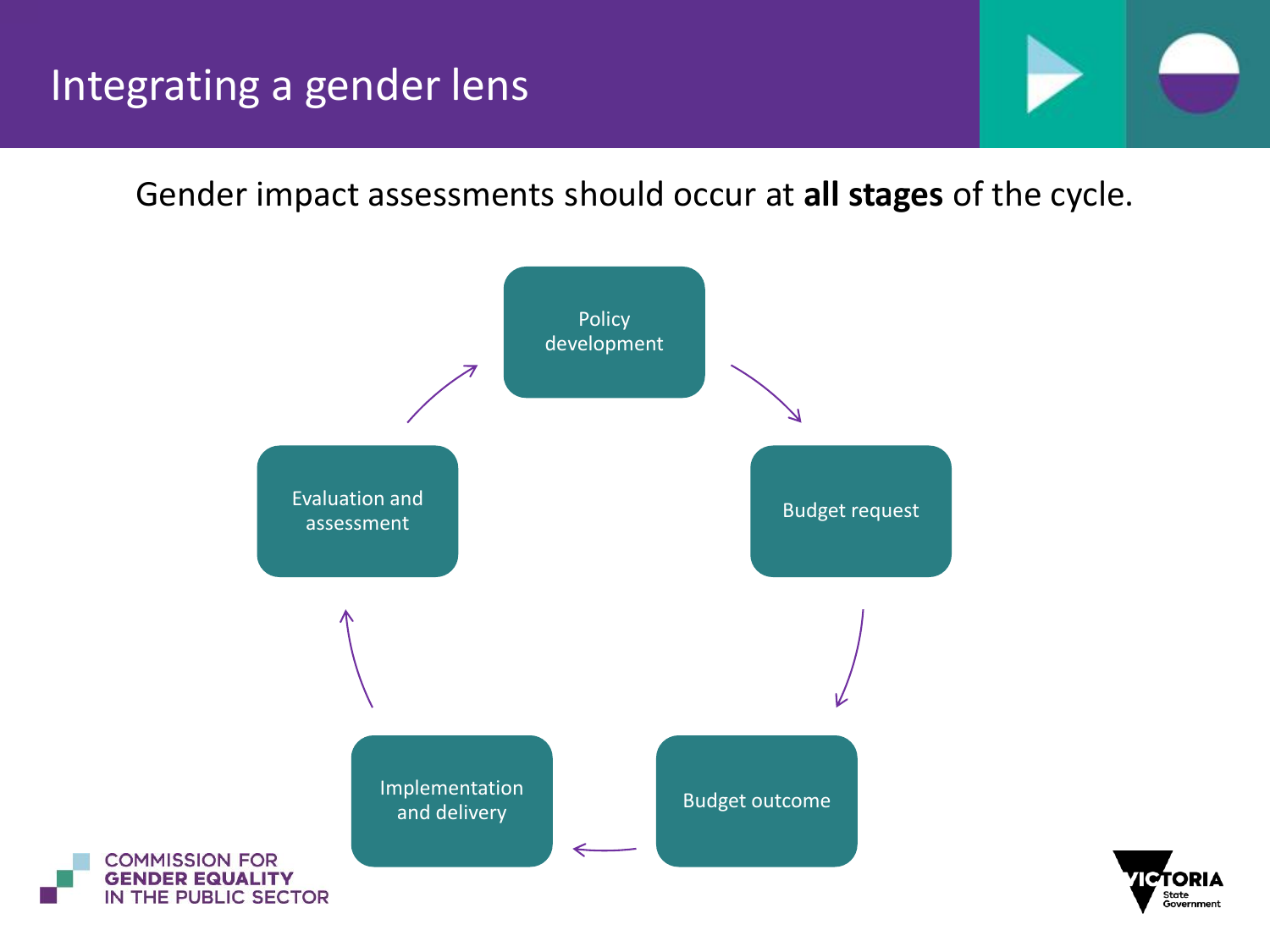Gender responsive budgeting embeds gender impact assessments into the budget process which:

- $\checkmark$  ensures outcomes for women are measured and considered as part of budget decision-making processes
- $\checkmark$  improves accuracy of costings
- $\checkmark$  challenges assumptions
- ✓increases women's participation



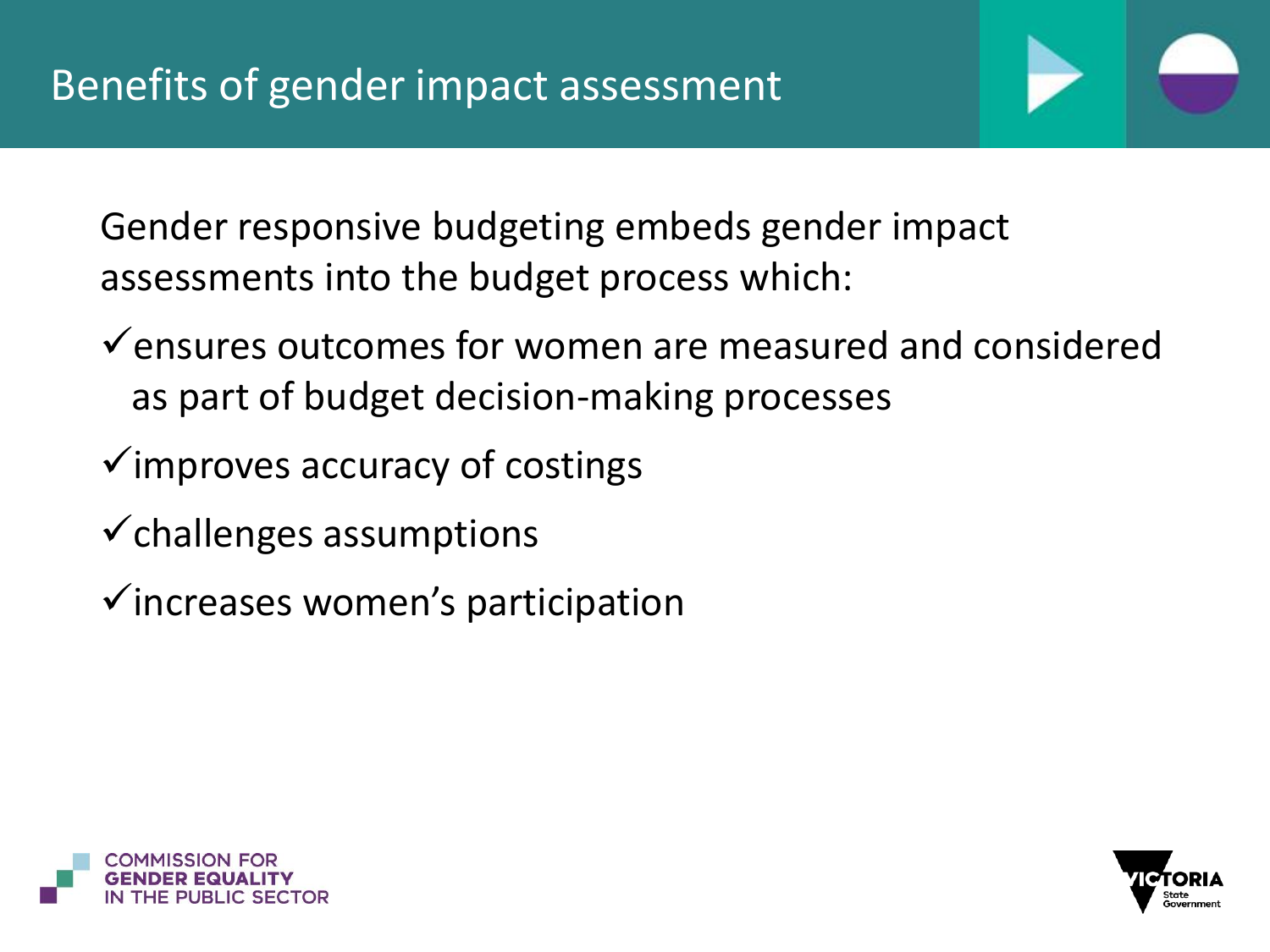## Measuring progress

The Department of Treasury and Finance (DTF) is responsible for evaluating the overall impact of State Budgets on women over time

This is inextricably linked with measuring the progress of gender impact assessments

The Commission will measuring gender impact assessments